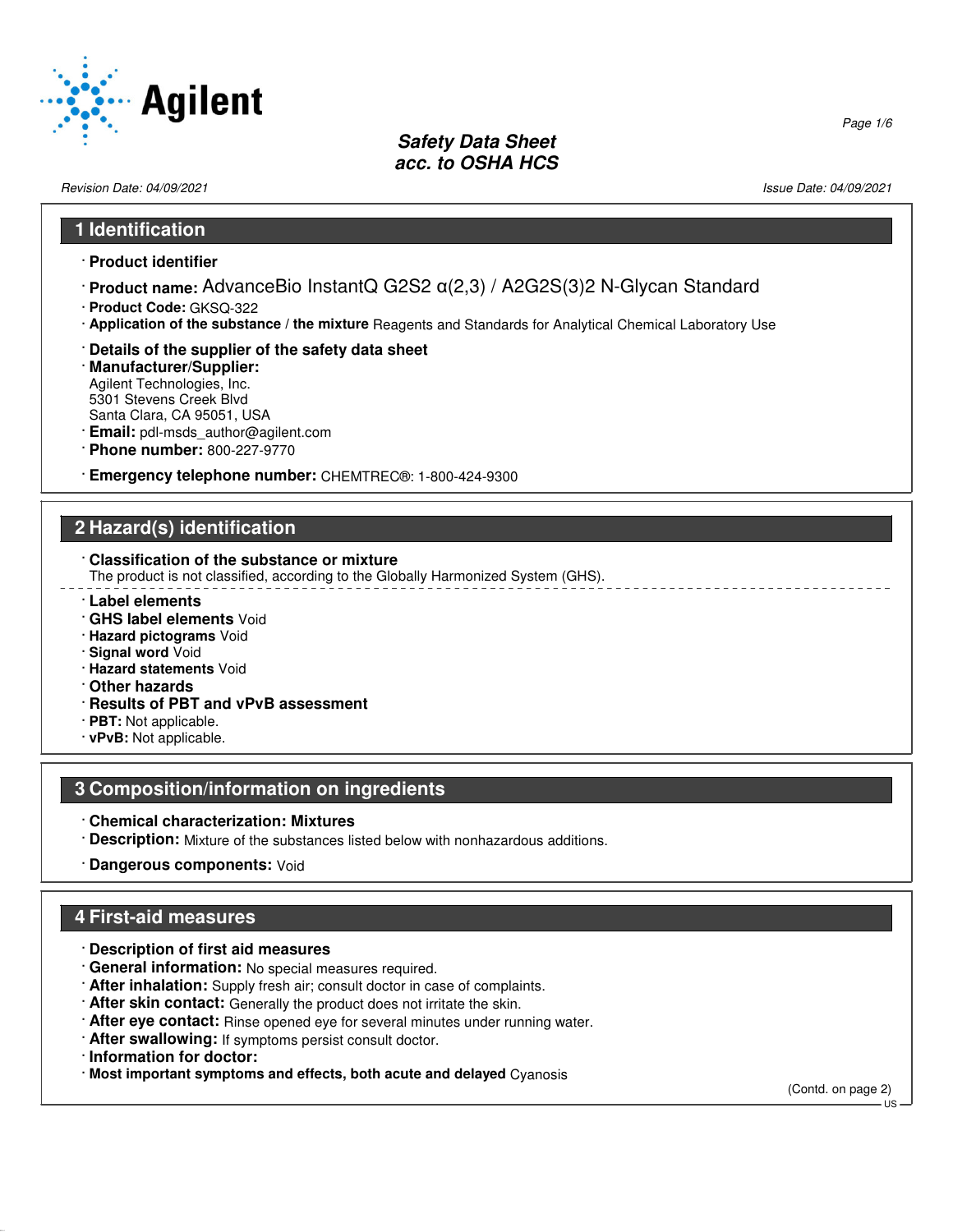Revision Date: 04/09/2021 Issue Date: 04/09/2021

(Contd. of page 1)

### **Product name:** AdvanceBio InstantQ G2S2 α(2,3) / A2G2S(3)2 N-Glycan Standard

· **Indication of any immediate medical attention and special treatment needed** No further relevant information available.

#### **5 Fire-fighting measures**

- · **Extinguishing media**
- · **Suitable extinguishing agents:** Use fire fighting measures that suit the environment.
- · **Special hazards arising from the substance or mixture** No further relevant information available.
- · **Advice for firefighters**
- · **Protective equipment:** No special measures required.

#### **6 Accidental release measures**

- · **Personal precautions, protective equipment and emergency procedures** Wear protective gloves / eye protection / face protection.
- · **Environmental precautions:** Do not allow to enter sewers/ surface or ground water.
- · **Methods and material for containment and cleaning up:** Pick up mechanically.
- · **Reference to other sections**

See Section 7 for information on safe handling.

See Section 8 for information on personal protection equipment.

See Section 13 for disposal information.

· **Protective Action Criteria for Chemicals**

· **PAC-1:**

#### None of the ingredients is listed.

· **PAC-2:**

None of the ingredients is listed.

· **PAC-3:**

None of the ingredients is listed.

#### **7 Handling and storage**

- · **Handling:**
- · **Precautions for safe handling** Wear protective gloves / eye protection / face protection.
- · **Information about protection against explosions and fires:** No special measures required.
- · **Conditions for safe storage, including any incompatibilities**
- · **Storage:**

52.0.1.1

- · **Requirements to be met by storerooms and receptacles:** No special requirements.
- · **Information about storage in one common storage facility:** Not required.
- · **Further information about storage conditions:** None.
- · **Specific end use(s)** No further relevant information available.

#### **8 Exposure controls/personal protection**

· **Additional information about design of technical systems:** No further data; see item 7.

(Contd. on page 3)

 $\overline{18}$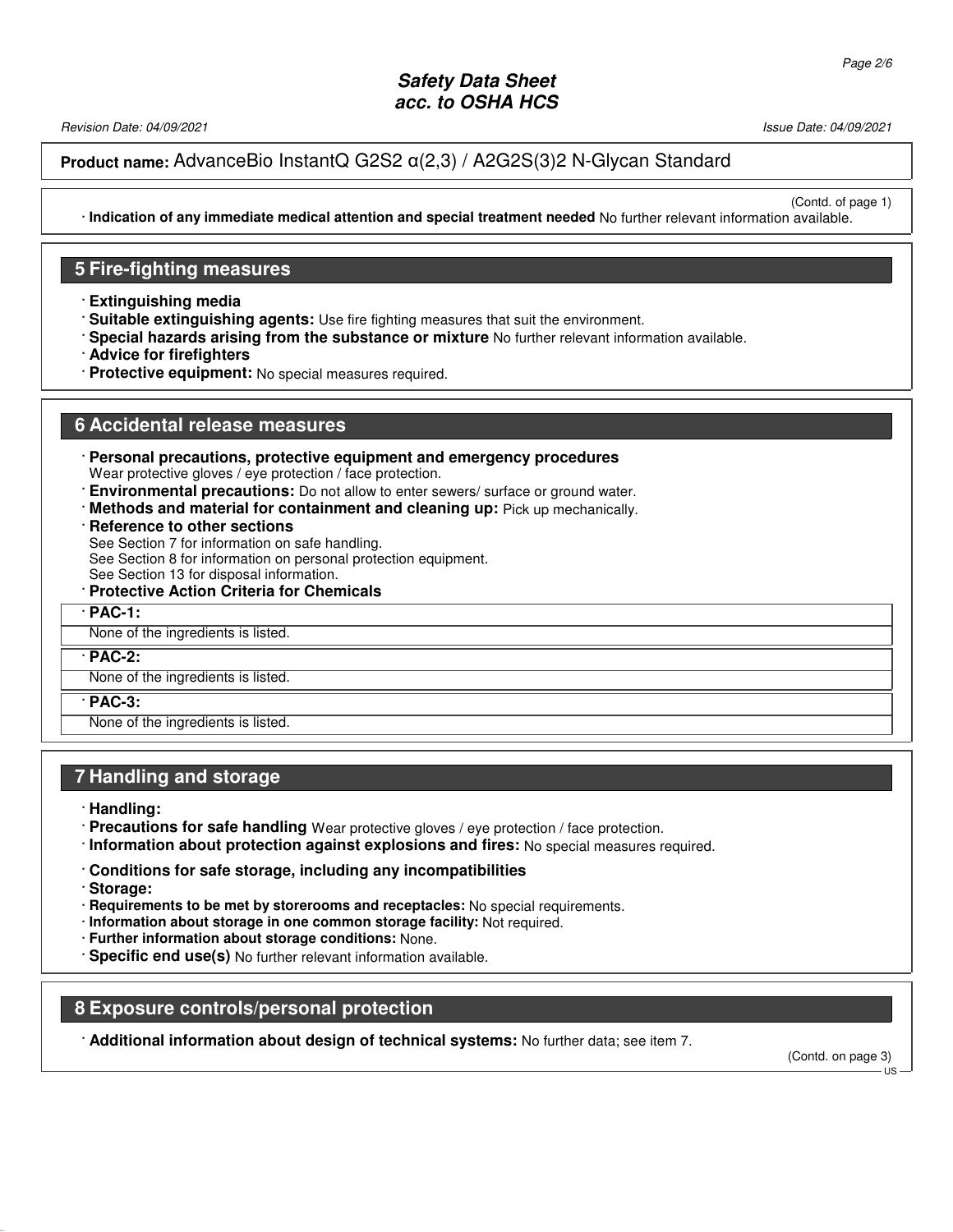Revision Date: 04/09/2021 Issue Date: 04/09/2021

**Product name:** AdvanceBio InstantQ G2S2 α(2,3) / A2G2S(3)2 N-Glycan Standard

(Contd. of page 2)

· **Control parameters** · **Components with limit values that require monitoring at the workplace:**

The product does not contain any relevant quantities of materials with critical values that have to be monitored at the workplace. · **Additional information:** The lists that were valid during the creation were used as basis.

- · **Exposure controls**
- · **Personal protective equipment:**
- · **General protective and hygienic measures:** The usual precautionary measures for handling chemicals should be followed.
- · **Breathing equipment:** Not required.
- · **Protection of hands:**

52.0.1.1

The glove material has to be impermeable and resistant to the product/ the substance/ the preparation.

Selection of the glove material on consideration of the penetration times, rates of diffusion and the degradation

- · **Material of gloves** Wear suitable gloves.
- · **Penetration time of glove material**

The exact break through time has to be found out by the manufacturer of the protective gloves and has to be observed.

· **Eye protection:** Wear eye protection / face protection.

# **9 Physical and chemical properties**

| Information on basic physical and chemical properties |                                               |  |
|-------------------------------------------------------|-----------------------------------------------|--|
| <b>General Information</b>                            |                                               |  |
| · Appearance:                                         |                                               |  |
| Form:                                                 | Powder                                        |  |
| Color:                                                | Beige                                         |  |
| · Odor:<br>· Odor threshold:                          | Odorless                                      |  |
|                                                       | Not determined.                               |  |
| · pH-value:                                           | Not applicable.                               |  |
| Change in condition                                   |                                               |  |
| <b>Melting point/Melting range:</b>                   | Undetermined.                                 |  |
| <b>Boiling point/Boiling range:</b>                   | Undetermined.                                 |  |
| · Flash point:                                        | Not applicable.                               |  |
| · Flammability (solid, gaseous):                      | Not determined.                               |  |
| · Decomposition temperature:                          | Not determined.                               |  |
| · Auto igniting:                                      | Product is not selfigniting.                  |  |
| Danger of explosion:                                  | Product does not present an explosion hazard. |  |
| <b>Explosion limits:</b>                              |                                               |  |
| Lower:                                                | Not determined.                               |  |
| Upper:                                                | Not determined.                               |  |
| Vapor pressure:                                       | Not applicable.                               |  |
|                                                       |                                               |  |
| · Density:                                            | Not determined.                               |  |
| · Relative density                                    | Not determined.                               |  |
| · Vapor density                                       | Not applicable.                               |  |
| · Evaporation rate                                    | Not applicable.                               |  |
| · Solubility in / Miscibility with                    |                                               |  |
| Water:                                                | Soluble.                                      |  |
|                                                       | (Contd. on page 4)<br>US                      |  |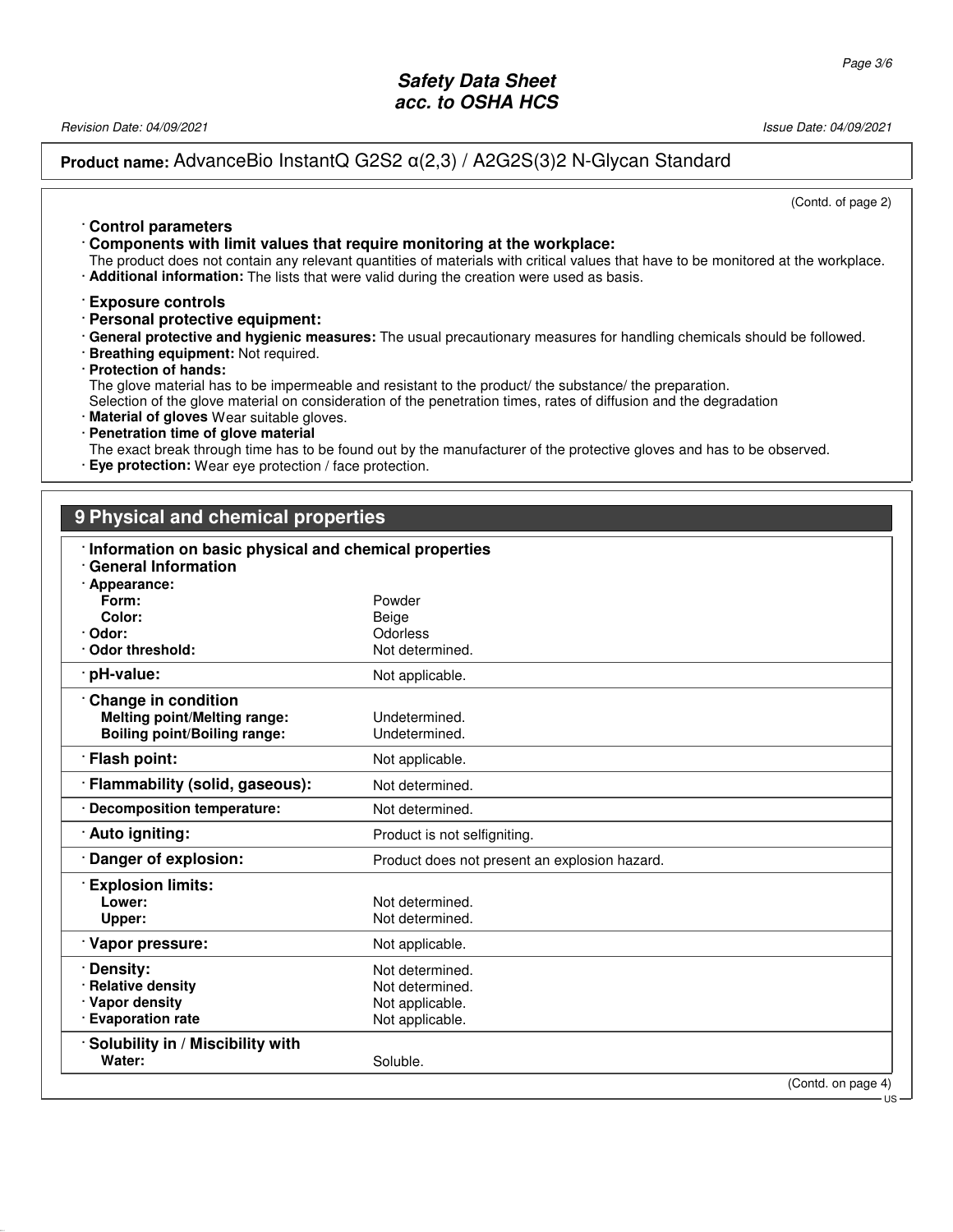Revision Date: 04/09/2021 Issue Date: 04/09/2021

## **Product name:** AdvanceBio InstantQ G2S2 α(2,3) / A2G2S(3)2 N-Glycan Standard

|                                                          | (Contd. of page 3)                         |  |
|----------------------------------------------------------|--------------------------------------------|--|
| Partition coefficient (n-octanol/water): Not determined. |                                            |  |
| · Viscosity:<br>Dynamic:<br>Kinematic:                   | Not applicable.<br>Not applicable.         |  |
| <b>Solvent content:</b><br><b>VOC content:</b>           | $0.00 \%$                                  |  |
| Solids content:                                          | 100.0%                                     |  |
| Other information                                        | No further relevant information available. |  |

### **10 Stability and reactivity**

· **Reactivity** No further relevant information available.

- · **Chemical stability**
- · **Thermal decomposition / conditions to be avoided:** No decomposition if used according to specifications.
- · **Possibility of hazardous reactions** No dangerous reactions known.
- · **Conditions to avoid** No further relevant information available.
- · **Incompatible materials:** No further relevant information available.
- · **Hazardous decomposition products:** No dangerous decomposition products known.

### **11 Toxicological information**

#### · **Information on toxicological effects**

- · **Acute toxicity:**
- · **Primary irritant effect:**
- · **on the skin:** May be harmful in contact with skin.
- · **on the eye:** No irritating effect.
- · **Sensitization:** No sensitizing effects known.
- · **Additional toxicological information:**

The product is not subject to classification according to internally approved calculation methods for preparations: When used and handled according to specifications, the product does not have any harmful effects according to our experience and the information provided to us.

- · **Carcinogenic categories**
- · **IARC (International Agency for Research on Cancer)**

None of the ingredients is listed.

· **NTP (National Toxicology Program)**

- None of the ingredients is listed.
- · **OSHA-Ca (Occupational Safety & Health Administration)**

None of the ingredients is listed.

#### **12 Ecological information**

· **Toxicity**

52.0.1.1

· **Aquatic toxicity:** No further relevant information available.

· **Persistence and degradability** No further relevant information available.

(Contd. on page 5)

US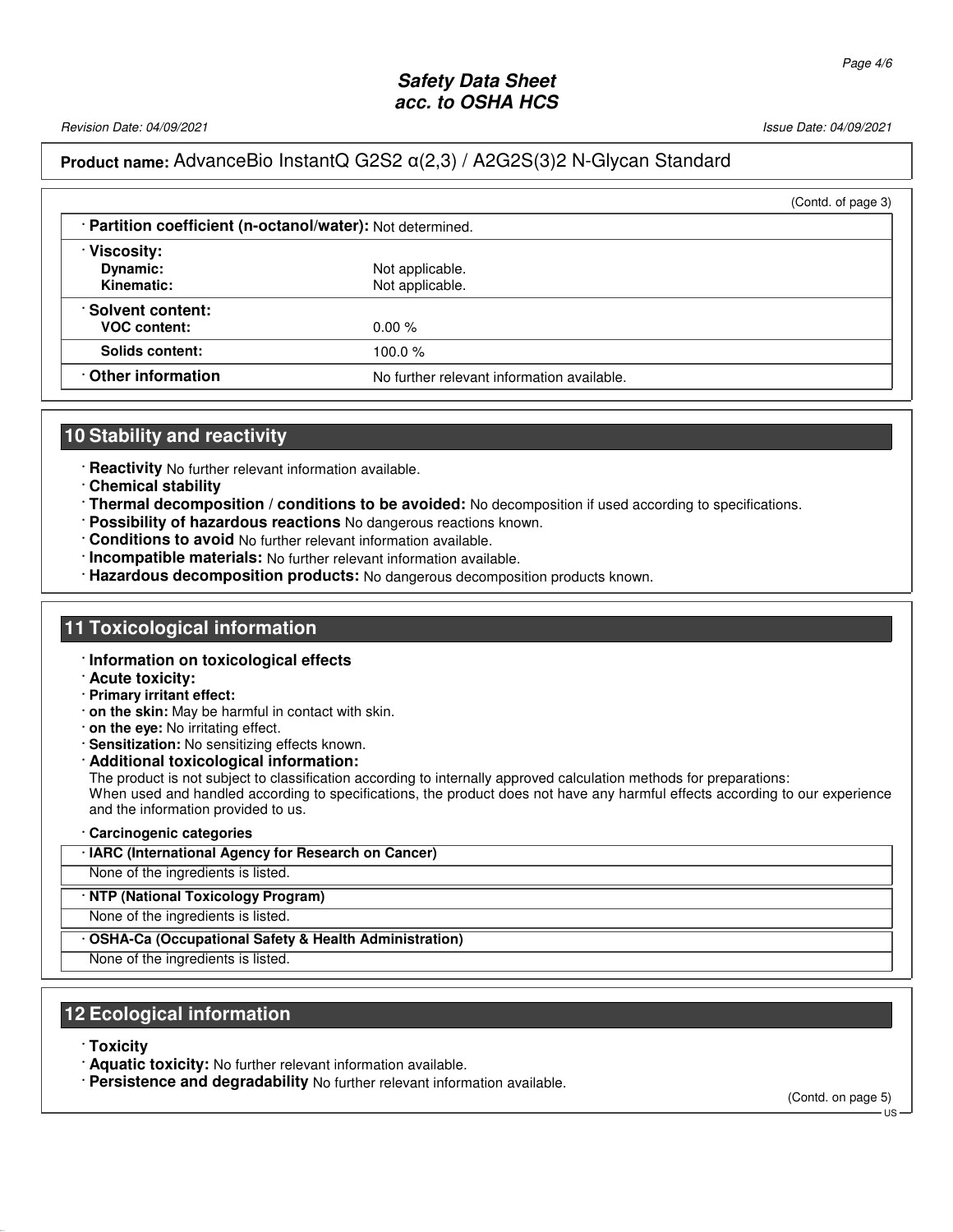Revision Date: 04/09/2021 Issue Date: 04/09/2021

**Product name:** AdvanceBio InstantQ G2S2 α(2,3) / A2G2S(3)2 N-Glycan Standard

(Contd. of page 4)

- · **Behavior in environmental systems:**
- · **Bioaccumulative potential** No further relevant information available.
- · **Mobility in soil** No further relevant information available.
- · **Additional ecological information:**
- · **General notes:**
- Water hazard class 1 (Self-assessment): slightly hazardous for water
- Do not allow undiluted product or large quantities of it to reach ground water, water course or sewage system.
- · **Results of PBT and vPvB assessment**
- · **PBT:** Not applicable.
- · **vPvB:** Not applicable.
- · **Other adverse effects** No further relevant information available.

#### **13 Disposal considerations**

· **Waste treatment methods**

· **Recommendation:** Dispose of contents/container in accordance with local/regional/national/international regulations.

- · **Uncleaned packagings:**
- · **Recommendation:** Disposal must be made according to official regulations.
- · **Recommended cleansing agent:** Water, if necessary with cleansing agents.

| <b>14 Transport information</b>                                              |                 |
|------------------------------------------------------------------------------|-----------------|
| Not Regulated, De minimis Quantities                                         |                 |
| · UN-Number<br>· DOT, IMDG, IATA                                             | not regulated   |
| · UN proper shipping name<br>· DOT, IMDG, IATA                               | not regulated   |
| Transport hazard class(es)                                                   |                 |
| DOT, ADN, IMDG, IATA<br>· Class                                              | not regulated   |
| · Packing group<br>· DOT, IMDG, IATA                                         | not regulated   |
| · Environmental hazards:                                                     | Not applicable. |
| · Special precautions for user                                               | Not applicable. |
| · Transport in bulk according to Annex II of<br>MARPOL73/78 and the IBC Code | Not applicable. |
| · UN "Model Regulation":                                                     | not regulated   |

#### **15 Regulatory information**

52.0.1.1

· **Safety, health and environmental regulations/legislation specific for the substance or mixture** No further relevant information available.

(Contd. on page 6)  $\overline{18}$